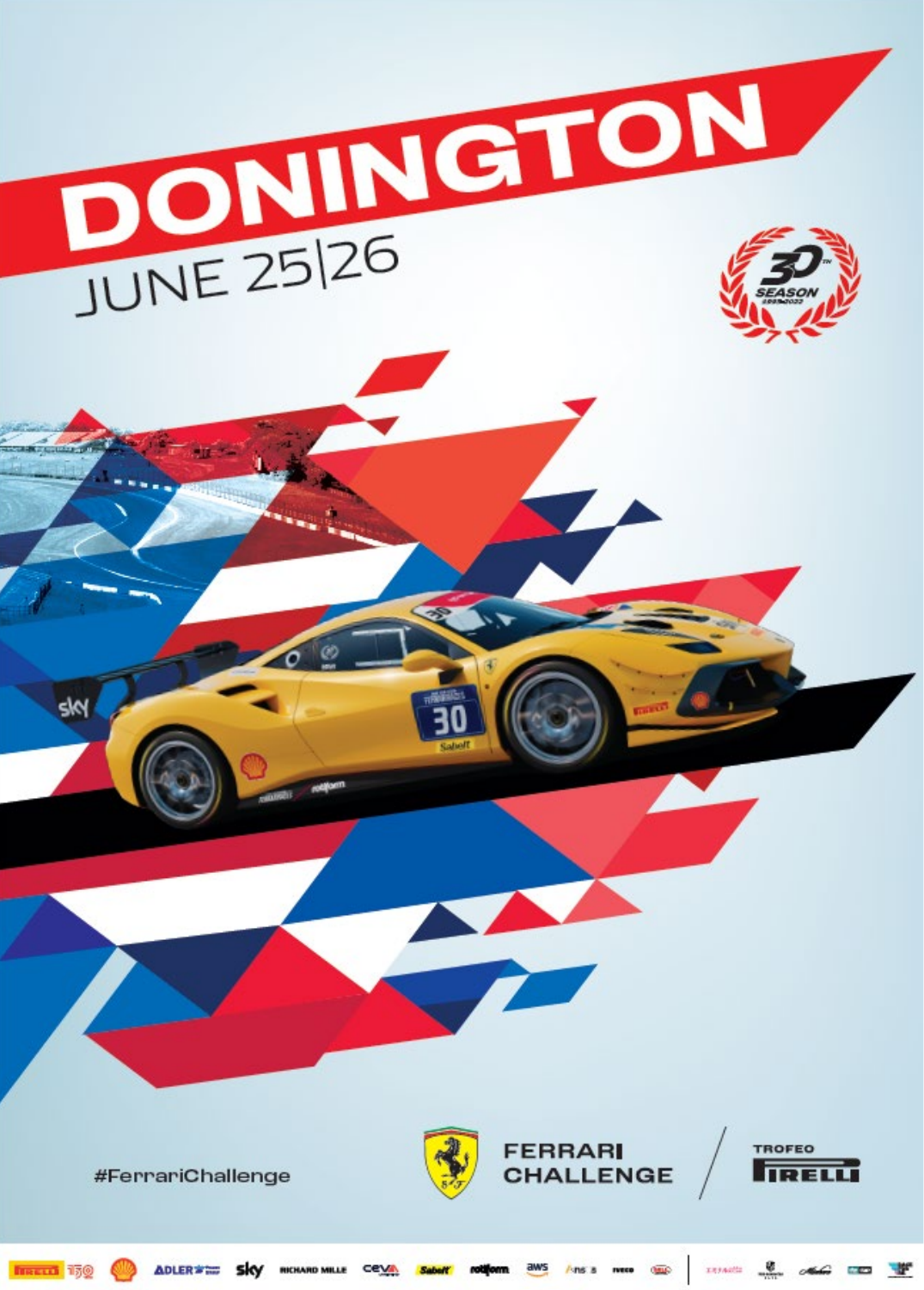



#### SATURDAY, 25.06

| 8.00  |       | Ferrari Challenge               | Drivers' Briefing          |     |
|-------|-------|---------------------------------|----------------------------|-----|
| 9.05  | 9.45  | Ferrari Challenge               | Free Practice 1            | 40' |
| 10.00 | 10.45 | Passione Ferrari                | <b>Customers' Activity</b> | 45' |
| 10.55 | 11.35 | Ferrari Challenge               | Free Practice 2            | 40' |
| 11.45 | 12.30 | Passione Ferrari                | <b>Customers' Activity</b> | 45' |
| 12.45 | 13.15 | Ferrari Challenge               | Qualifying 1               | 30' |
| 13.25 | 14.25 | Ferrari Parade                  | <b>Customers' Activity</b> | 60' |
| 14.40 | 15.00 | Pirelli Ferrari Formula Classic | Qualifying                 | 20' |
| 15.35 |       | Ferrari Challenge               | Race 1                     | 30' |
| 16.25 | 17.25 | Passione Ferrari                | <b>Customers' Activity</b> | 60' |
| 17.40 |       | Pirelli Ferrari Formula Classic | Race 1                     | 20' |

#### **SUNDAY, 26.06**

| 9.05  |       | Pirelli Ferrari Formula Classic | Race 2                     | 20' |
|-------|-------|---------------------------------|----------------------------|-----|
| 9.40  | 10.40 | Passione Ferrari                | <b>Customers' Activity</b> | 60' |
| 10.55 | 11.25 | Ferrari Challenge               | Qualifying 2               | 30' |
| 11.40 | 13.10 | Passione Ferrari                | <b>Customers' Activity</b> | 90' |
| 13.20 | 14.20 | Ferrari Parade                  | <b>Customers' Activity</b> | 60' |
| 15.00 |       | Ferrari Challenge               | Race 2                     | 30' |
| 15.45 | 16.45 | Passione Ferrari                | <b>Customers' Activity</b> | 60' |
| 17.00 |       | Pirelli Ferrari Formula Classic | Race 3                     | 20' |

 $\mathcal{I} \exists \mathcal{I} \mathcal{W}_{\mathcal{I} \rightarrow \mathcal{I}}^{\text{max}}$   $\mathcal{M}_{\text{Euler}}^{\text{max}}$   $\mathcal{M}_{\text{Euler}}^{\text{max}}$   $\mathcal{M}_{\text{Euler}}^{\text{max}}$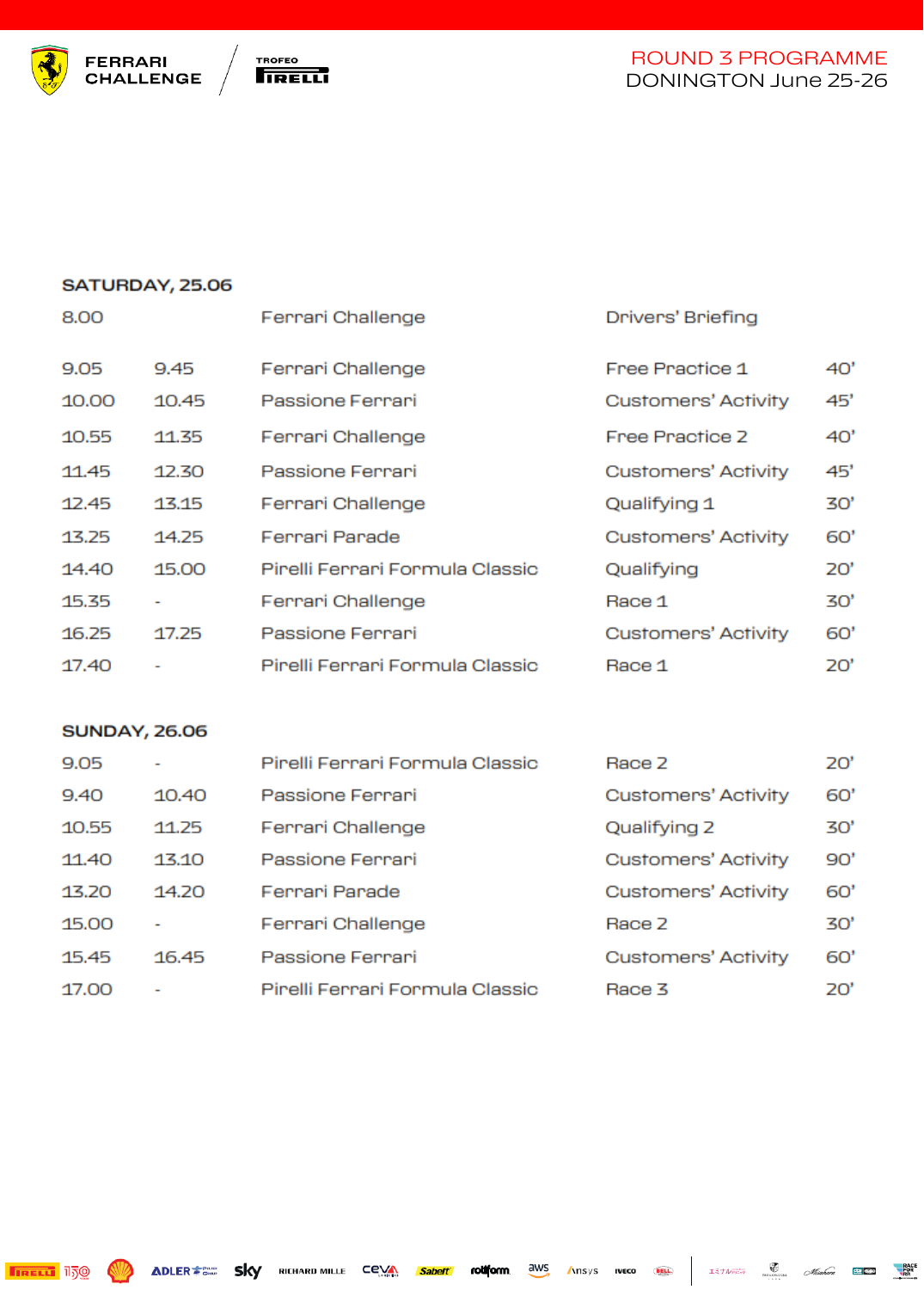



## FERRARI CHALLENGE TROFEO PIRELLI UNITED KINGDOM

| NO.            | <b>FIRST NAME</b> | <b>LAST NAME</b> | NAT.             | CAT.         | <b>TEAM</b>           | <b>DEALERSHIP</b>     |
|----------------|-------------------|------------------|------------------|--------------|-----------------------|-----------------------|
| $\mathbf{1}$   | Alex              | <b>MOSS</b>      | <b>GBR</b>       | S            | Graypaul Birmingham   | Graypaul Birmingham   |
| $\overline{4}$ | Andrew            | <b>MORROW</b>    | GBR <sup>1</sup> | P            | <b>Charles Hurst</b>  | <b>Charles Hurst</b>  |
| 6              | Paul              | <b>HOGARTH</b>   | <b>GBR</b>       | P            | Stratstone Manchester | Stratstone Manchester |
| 7              | Jonathan          | <b>SATCHELL</b>  | <b>GBR</b>       | S            | <b>HR Owen London</b> | <b>HR Owen London</b> |
| 8              | Jason             | <b>AMBROSE</b>   | <b>GBR</b>       | <sub>S</sub> | Dick Lovett Swindon   | Dick Lovett Swindon   |
| 15             | Stuart            | <b>MARSTON</b>   | <b>GBR</b>       | S            | Maranello Sales       | Maranello Sales       |
| 16             | Han               | <b>SIKKENS</b>   | <b>NED</b>       | P.           | <b>HR Owen London</b> | <b>HR Owen London</b> |
| 19             | Graham            | DE ZILLE         | GBR <sup>1</sup> | P            | Meridien Modena       | Meridien Modena       |
| 20             | Paul              | <b>ROGERS</b>    | <b>GBR</b>       | <sub>S</sub> | <b>JCT600 Leeds</b>   | JCT600 Leeds          |
| 24             | Lucky             | <b>KHERA</b>     | GBR              | P.           | Graypaul Birmingham   | Graypaul Birmingham   |
| 55             | John              | <b>SEALE</b>     | <b>GBR</b>       | S            | Carrs Ferrari         | Carrs Ferrari         |
| 76             | Faisal            | <b>AL-FAISAL</b> | <b>KSA</b>       | P            | <b>HR Owen London</b> | <b>HR Owen London</b> |
| 77             | Paul              | <b>SIMMERSON</b> | <b>GBR</b>       | S            | Graypaul Birmingham   | Graypaul Birmingham   |
| 88             | Oliver            | <b>KILBRIDE</b>  | <b>GBR</b>       | P            | Carrs Ferrari         | Carrs Ferrari         |
| 93             |                   | «DAVE DAVIDSON»  | <b>GBR</b>       | S            | Stratstone Manchester | Stratstone Manchester |



**RACE**<br>RDR she dillo

 $\bigotimes$ 

Misahara

エミナルデザラ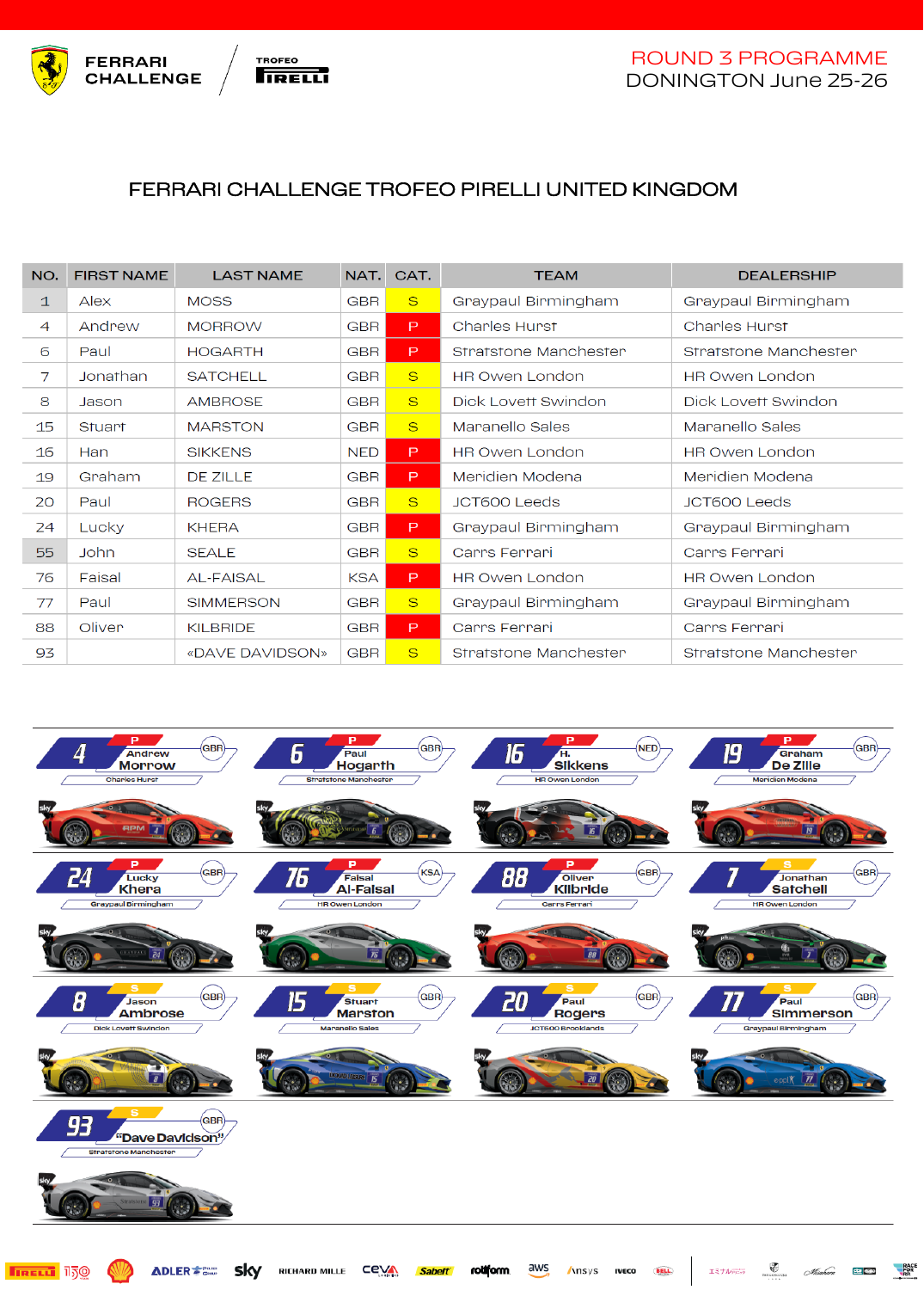





| Competition<br><b>No</b>                     |  | <b>Name</b>                                   | Car Tipo       | <b>Engine Capacity</b> |  |
|----------------------------------------------|--|-----------------------------------------------|----------------|------------------------|--|
|                                              |  | Group 2: Lightly modified cars up to 3 litres |                |                        |  |
| 25                                           |  | <b>Richard Dougal</b>                         | 308 GT4        | 3000                   |  |
| 29                                           |  | William Moorwood                              | 308 GT4        | 3000                   |  |
| Group 3: Unmodified cars over 3 litres       |  |                                               |                |                        |  |
| 5                                            |  | Chris Butler                                  | 328 GTB        | 3200                   |  |
| 22                                           |  | <b>Timothy Shearman</b>                       | 328 GTB        | 3200                   |  |
| 30                                           |  | Peter Fisk                                    | 328 GTB        | 3200                   |  |
| 88                                           |  | Andy Riddoch                                  | 328 GTB        | 3200                   |  |
| Group 4: Lightly modified cars over 3 litres |  |                                               |                |                        |  |
| 26                                           |  | Colin Sowter                                  | 348 Challenge  | 3400                   |  |
| 28                                           |  | <b>Myles Poulton</b>                          | <b>328 GTS</b> | 3200                   |  |
| 55                                           |  | Tony Claringbould                             | Mondial T      | 3405                   |  |
| 57                                           |  | Nick Taylor                                   | Mondial T      | 3405                   |  |
|                                              |  | Group 5: Modified cars over 3 litres          |                |                        |  |
| 8                                            |  | Vance Kearney                                 | F355 Challenge | 3500                   |  |
| 17                                           |  | Nicky Paul-Barron                             | F355 Challenge | 3500                   |  |
| 18                                           |  | Darren Mills                                  | F355 Challenge | 3500                   |  |
| 27                                           |  | Ray Ferguson                                  | F355 Challenge | 3500                   |  |
| 44                                           |  | Christopher Compton-Goddard F355 Challenge    |                | 3500                   |  |
| 46                                           |  | <b>Tristan Simpson</b>                        | F355 Challenge | 3500                   |  |
| 60                                           |  | <b>Wayne Marrs</b>                            | F355 Challenge | 3500                   |  |
| 73                                           |  | <b>Tim Walker</b>                             | F355 Challenge | 3500                   |  |

**TIRELLI** 150 **W** ADLER **FROM SKY** RICHARD MILLE COVA Sabelt rollow aws Ansys IVECO

**BELL** 

 $I\geq 1/\sqrt{\frac{1}{\sqrt{2}}}}$   $\frac{1}{\sqrt{\frac{1}{\sqrt{2}}}}$   $\frac{1}{\sqrt{\frac{1}{\sqrt{2}}}}$   $\frac{1}{\sqrt{\frac{1}{\sqrt{2}}}}$   $\frac{1}{\sqrt{\frac{1}{\sqrt{2}}}}$   $\frac{1}{\sqrt{\frac{1}{\sqrt{2}}}}$   $\frac{1}{\sqrt{\frac{1}{\sqrt{2}}}}$   $\frac{1}{\sqrt{\frac{1}{\sqrt{2}}}}$   $\frac{1}{\sqrt{\frac{1}{\sqrt{2}}}}$   $\frac{1}{\sqrt{\frac{1}{\sqrt{2}}}}$   $\frac{1}{\sqrt{\frac$